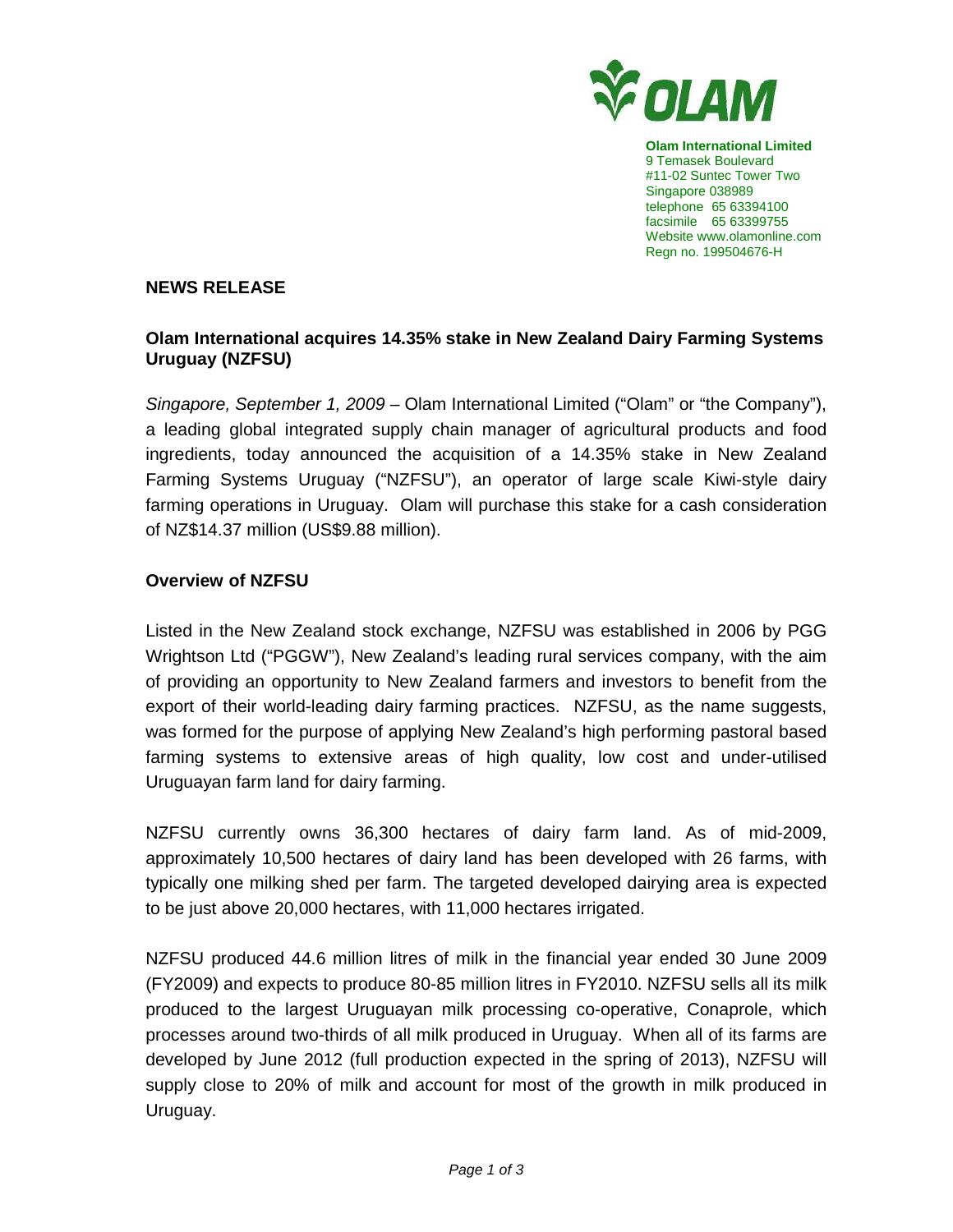

#### **Investment Rationale and Strategic Fit**

The acquisition is in line with Olam's Dairy Products strategy, which includes participation in dairy farming in low cost origins that will strengthen its market position in the dairy industry and significantly raise its margin profile.

Like New Zealand, Uruguay has climatic conditions suitable for dairy farming. Capital costs are significantly lower in Uruguay compared to large dairy exporting countries such as the US, Europe, Australia and New Zealand. In addition, labour and other overhead costs in Uruguay are significantly lower than these countries. In NZFSU's experience, native pasture in Uruguay is highly responsive to New Zealand style pasture management through the application of improved New Zealand's farming systems, including increasing stocking rate by using high genetic worth cattle, improved pasture species, more intensive maintenance and capital fertiliser application, subdivision of paddocks to control pasture growth and water reticulation by creating water troughs.

Olam's Managing Director and Group Product Head for Coffee and Dairy Products, Vivek Verma said: "While Uruguay's current productivity levels are relatively lower, its climatic conditions are conducive for Kiwi-style intensive pasture management. Success in adopting Kiwi practices in Uruguay would result in a powerful combination of low capital and operating costs with high productivity. Therefore, Uruguay and NZFSU fit well with our stated ambition of participating selectively in the dairy farming value chain segment."

. . . . .